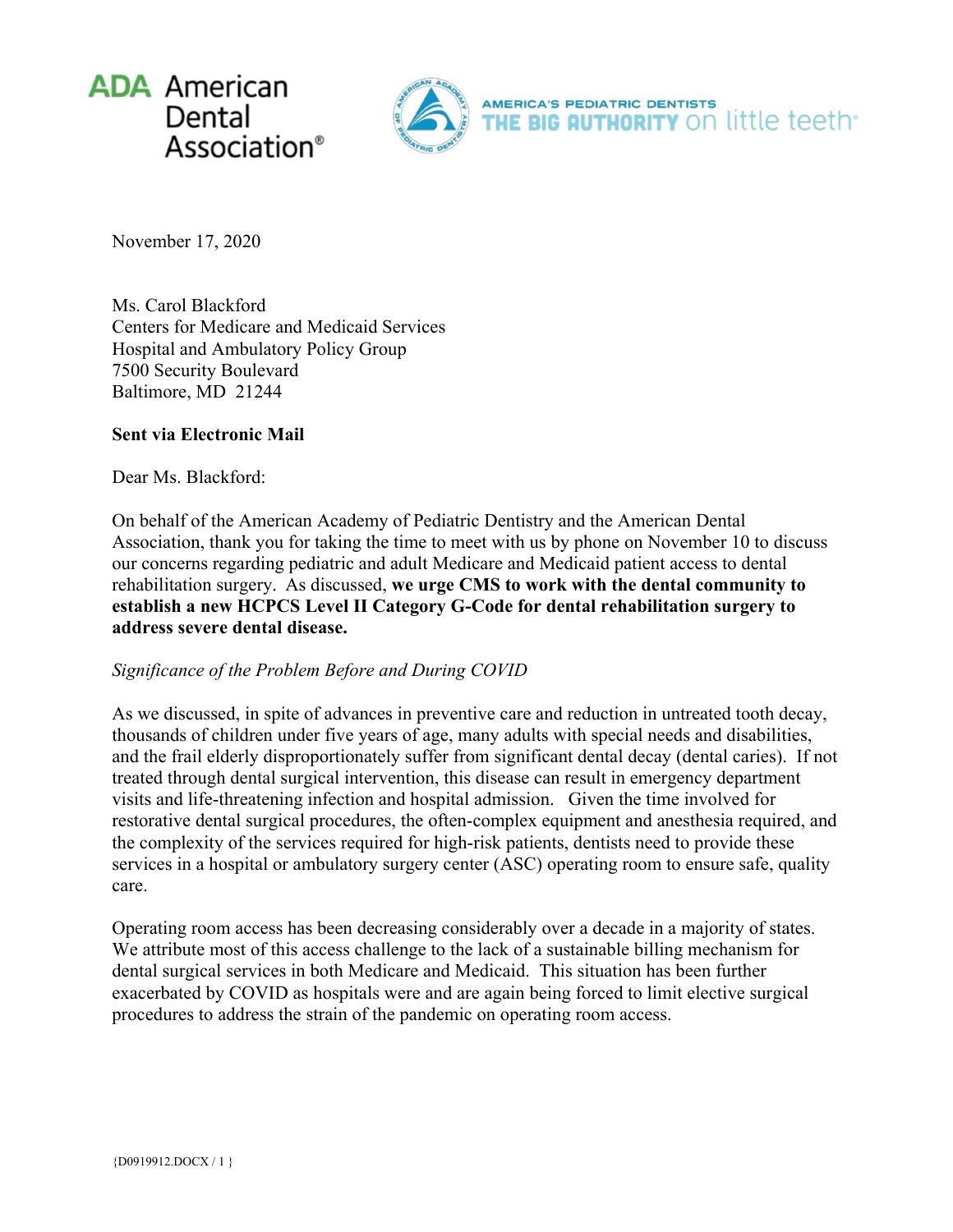



November 17, 2020 Page 2

## *Medicare/Medicaid Coding Limitations*

Dental rehabilitation surgical services for complex dental patient cases that require operating room access do not have specific CPT codes. Coding is limited to an unlisted/miscellaneous code (CPT 41899), and for hospital outpatient payment purposes, have been placed with other miscellaneous codes in an APC (5161) with a national average 2020 APC rate of \$203.64. This reimbursement level is grossly under the appropriate cost for complex dental surgery cases, and significantly less than national average geometric mean cost of the procedure being billed to Medicare, which is \$2,334.87. The APC rate does not in any way recognize or cover a facility's time, expense, professional surgical services, anesthesia services, or equipment costs, creating a challenge in hospitals agreeing to see Medicare patients in need of dental rehabilitation surgery. ASCs are also limited in seeing these patients for surgery as there is no recognized code to bill for dental surgeries. A majority of state Medicaid programs look to Medicare payment policy and rates as a benchmark for determining Medicaid policies for dental surgical services.

The dental community approached the American Medical Association in the past to explore the creation of a dental surgery-specific CPT code but faced resistance given that dental surgical services are not physician services and no physician time is allocated to the procedures. There is also no present option for a CDT code to address dental rehabilitation surgical procedures given that CDT codes are not covered under the hospital outpatient or ASC payment systems.

# *CPT Codes Used by Oral Surgeons Do Not Cover Dental Rehabilitation Surgery*

During our meeting, Dr. Hambrick asked about the Medicare services provided by oral and maxillofacial surgeons and the difference in procedures from the dental rehabilitation surgery services we seek to address. Existing CPT codes for oral and maxillofacial services do include physician time, work and practice expenses associated with the procedures when rendered in the office and/or a facility. There are CPT codes for services such as surgical repair and/or reconstruction of the jaw after fracture, injury, or removal of a facial tumor. We would like to work with CMS to obtain a Level II HCPCS Code that would indicate that a dental procedure is being rendered in a facility setting.

#### *Conclusion and Next Steps*

The AAPD and ADA very much appreciated the questions and feedback provided by you and your staff during our meeting. In follow up to your request, our organizations are working to provide recommendations on a coding descriptor for the HCPCS Level II Category-G Code we